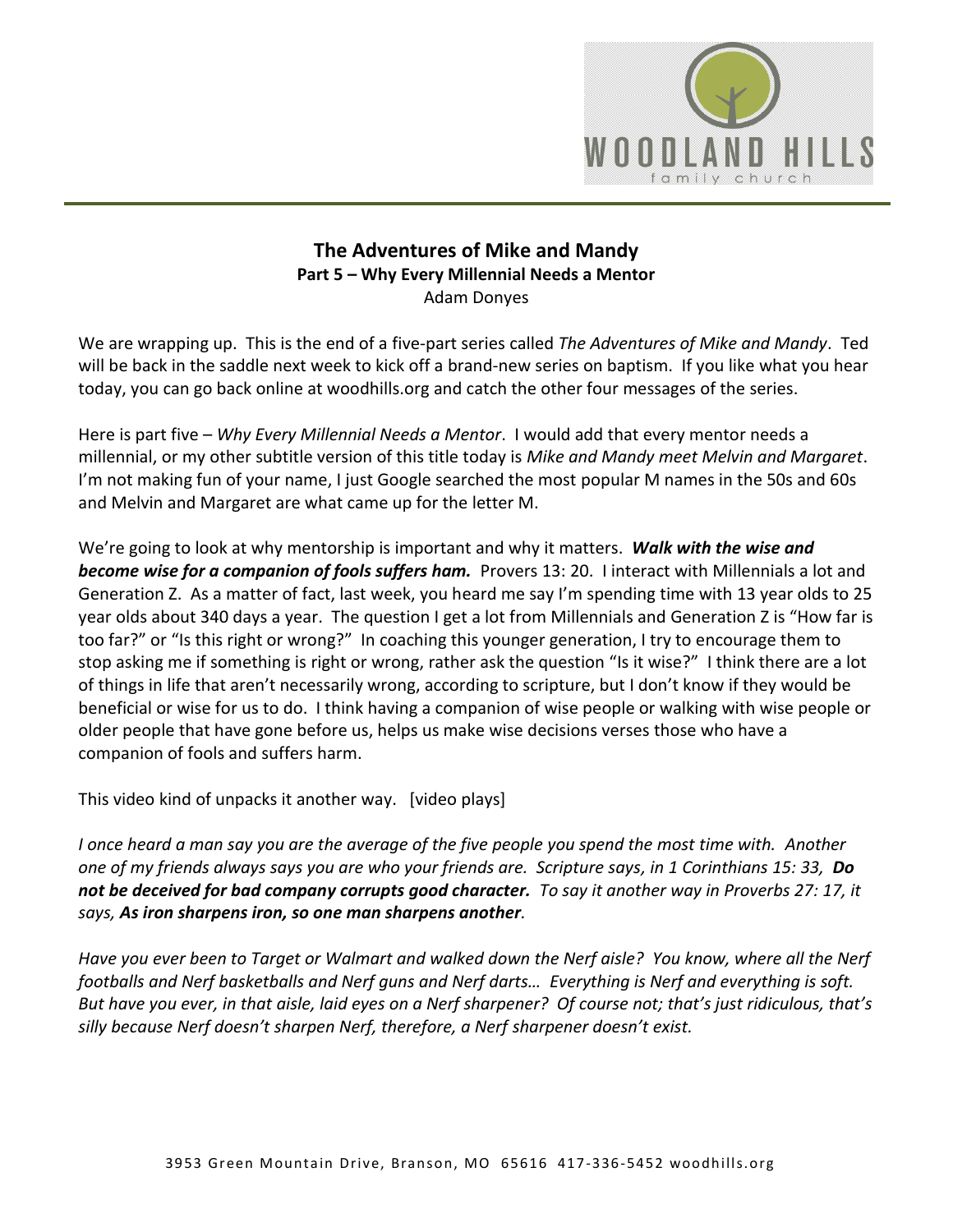*As scripture suggests, iron sharpens iron. So, the question that remains is are the people you hang out with Nerf or are they iron. Do they push you towards accountability? Do they tell you what you need to hear and not what you want to hear or are they friends that just simply dull you?* 

## [video ends]

So, I believe when Mike and Mandy meet Melvin and Margaret, there is an iron sharpening that takes place. Let's take a second today and ask ourselves why mentorship is important. Woodland Hills has five purposes that it believes is carried out through Matthew 23, 28, and then in Book of Acts as well. Of those five, they are equally balanced. We don't think that one is more important than the other.

We think **worship** is one of those five. So, you guys get to come on Sunday mornings and we get to worship. But, we don't believe worship just stops on the stage. We believe you get to worship all throughout the week. As I'm watching this crazy storm last night, I'm worshiping God.

We also believe that you get an opportunity to **serve**. This is a purpose of the church. You get to help with kids' ministry and parking and security team and everything else. We believe that is one of the five purposes of the church.

We also believe in **fellowship**. We believe we should do life with one another. We believe in life groups and small groups and DivorceCare and all these other things where we get to come along and have fellowship with one another and be together.

We believe in **evangelism**. We believe in sharing the gospel with people in Stone and Taney Counties that don't have a personal relationship with Jesus and understand the saving grace in the knowledge of knowing so.

And then the fifth one, which I think is the most difficult, but equally balanced with the other four is **discipleship**. Why do I think it's the most difficult? It's because it's the messiest. It takes time, it takes work, it takes effort, but I think it's extremely important.

For the sake of the message, I call it mentorship because I think sometimes we get intimidated by the word *discipleship*, but when I say you can be a coach, a life coach, a mentor… By the way, all of you in here have a lot to offer as mentors.

Let me tell you some reasons why I think mentorship is extremely important. The first one is **Jesus commissioned it**. In Matthew 28: 19, *Therefore go and make disciples of all nations, baptizing them in the name of the Father and of the Son and of the Holy Spirit, [20](http://www.studylight.org/desk/?q=mt%2028:20&t1=en_niv&sr=1) and teaching them to obey everything I have commanded you.* That's mentorship – teaching, life on life, coaching.

I want you to know this is called The Great Commission, not the gray commission. He didn't say, "Hey, if you're great at mentorship or if you're great at discipleship, then do it." No, this was a call for all of those who are regenerated believers in Jesus Christ. He commissioned us to it, so all of us should be mentors. Why? Because he has equipped us.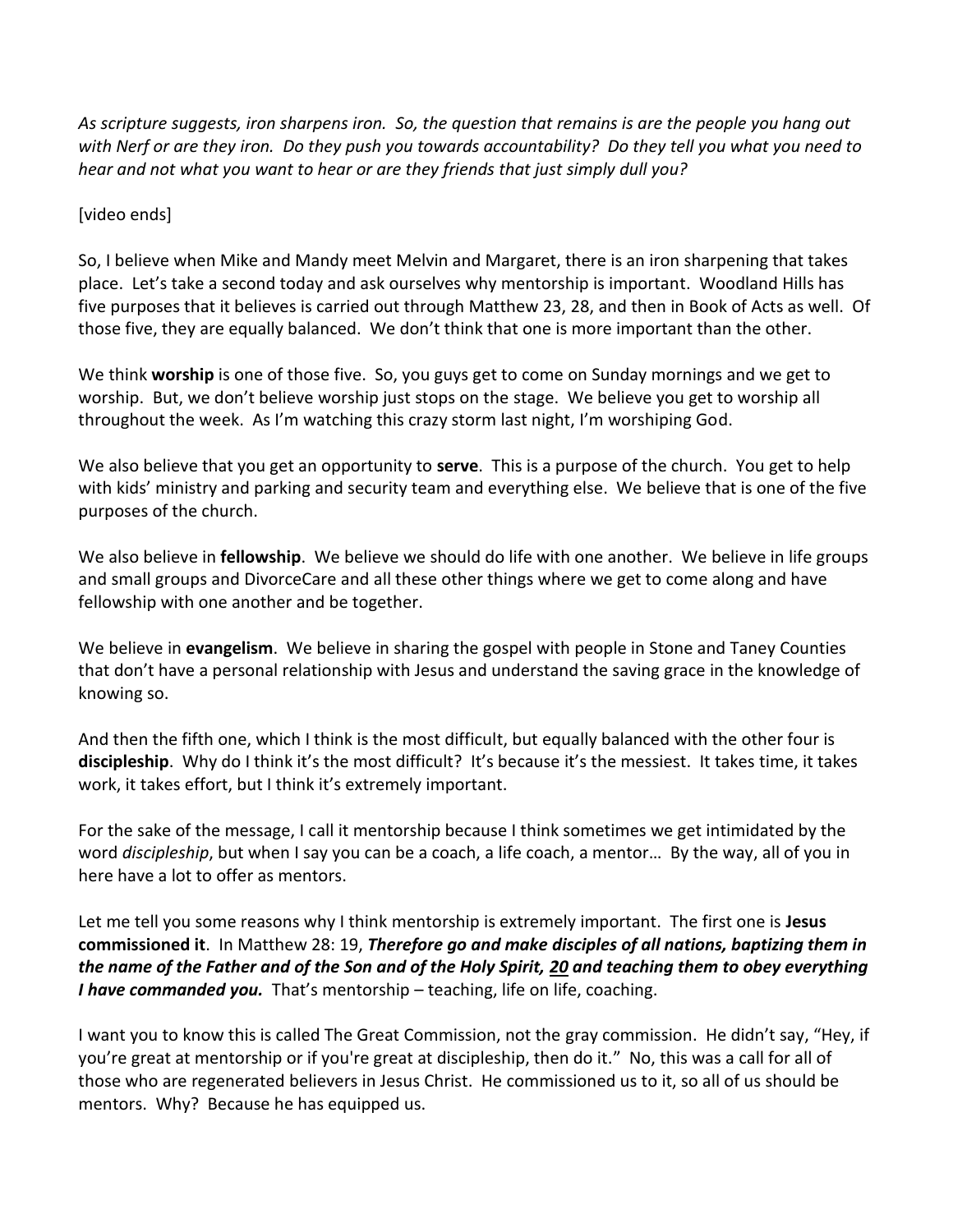Some of you in here think *Man, there's no way I could disciple or mentor a millennial.* Melvin and Margaret are thinking *There's no way I have any connection with Mike and Mandy.* 

You don't have to go to seminary, you don't have to be a scholar to impact the lives of younger people. You have way more to offer them than you think. The fact that you're 60, 70, 80 years old and still walking with Jesus tells me that you have so much to offer Mike and Mandy. And Mike and Mandy, whether they realize it or not, need it.

Here is the second reason that mentorship is extremely important. **It changes the course of human lives**. We see this all throughout scripture, but mentorship, discipleship, literally changes the course of human lives.

Let me show you some statistics on how the trajectory of humanity and the lack of mentorship has taken place. This represents female and male head of the family or you might have heard it matriarch and patriarchal head of families. Post-World War II, 1950, there has been a steady flat line of patriarchal head of families, male head of families. All of the sudden we are starting to see this climb because dads are starting to realize the importance of having more influence on the home. There is nothing wrong, however, with moms being in the home and taking care of kids. There is actually a lot of biblical beauty in it. We see that in proverbs 31. I actually think there is a lot of value.

If I rewound this 200 years, this is what you have to understand. Dad used to do all the teaching in the home. This is pre-industrial revolution where Dad would get on the ox and teach the kids how to farm and ranch and take care of the house and take care of all things. Dad and son would be together doing all these things and learning all these things.

Then, as you know, the industrial revolution takes place. It misplaced all these dads from the home and now they are in factories helping the assembly line go faster and now moms are the ones raising all the kids. This was never the case in biblical times and this was never the case in pre-industrial times. What we have is a lot more female influence than male influence and this is what happens when we stop seeing a lot of male influence in the home.

Check these statistics out:

Children who grow up without a father are five times more likely to live in poverty and commit crimes. Nine times more likely to drop out of school.

Twenty times more likely to end up in prison.

Here are some more statistics:

85% of men in prison today grew up in fatherless homes.

63% of youth suicides are from fatherless homes.

71% of all high school dropouts come from fatherless homes.

90% of all homeless and runaway kids are from fatherless homes.

80% of rapists motivated by displaced anger are from fatherless homes.

75% of adolescents in drug abuse centers are from fatherless homes.

70% of juveniles in state institutions come from fatherless homes.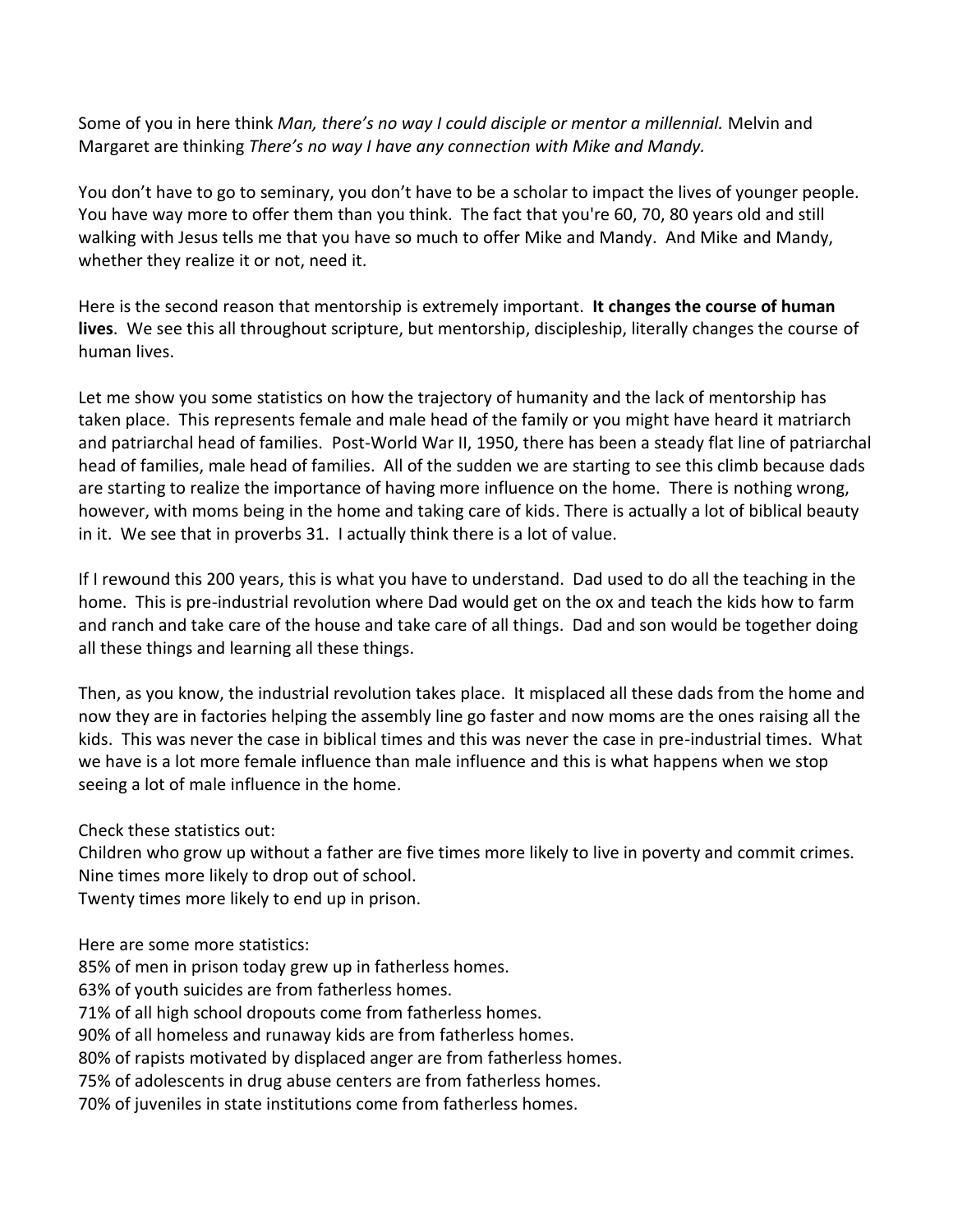72% of adolescent murders come from fatherless homes. 71% of teenage pregnancies come from fatherless homes.

Now, hold on because I know some of you in here have gone through tough divorces or family breakups or Dad is not around. That's where mentors come in. There is a lot of hope. All these statistics complete drop when there is a mentor or a coach in a young man or young woman's life. All these statistics change when there is just even a male figure – an uncle, a coach, a friend or whatever the case may be. So, that gives us responsibility, Melvin and Margaret. Rather than complaining about the kid that doesn't have a dad around, you get that role. You get to love them when they come in and encourage and support them. "That kid keeps picking a fight with my kid. He doesn't have a dad around." No, that's not the body of Christ. That's not how Jesus responds. Of course he's acting like that.

There was a study done at San Diego Zoo ten years ago. There were these two young bull elephants. They were tearing apart the exhibit. They were throwing their feces everywhere and just trashing the exhibit. They put a female elephant in there and the young elephants kept doing it. The zookeepers couldn't figure it out and it was driving them nuts. Finally, they took an African Bull Elephant and placed it in the exhibit and the young elephants stopped trashing the place. You see, the power of a spiritual male figure has a deep impact on the lives of the children.

Women are equally important, but there is something to be said about your opportunity as a faithful man of God and the impact you can have. Rather than complaining about Mike and Mandy and how wayward they may be, you've got an opportunity to come along and coach them.

Here's another reason why I think mentorship is important. **It grows both the mentor and the mentee**. In all my experience of discipling and mentoring young people, it has had a deeper impact on me far greater than it probably ever had on them. You'll see the same. Melvin and Margaret, you'll learn a lot from Mike and Mandy, believe it or not. They actually have a lot to teach you.

They did a research in 2015. They took retirees and senior citizens… They surveyed 1,000 of them. They asked them how much time they spent with Millennials and Generation Z, outside of their grandkids. The average was ten hours a year. That's it. There is less intergenerational contact now than there has ever been. I know what you're thinking, Melvin and Margaret. *Of course, because Mike and Mandy are always looking at their phone*. *How am I supposed to have a conversation with them?* I get that, but I think there is an opportunity for you to be… You're intimidated by them just as much as they are intimidated by you, right? And they need a coach. When I say they need a coach, remember I did not say lecturer. They need a coach, not someone to lecture them on how lazy they are and everything they do wrong. They need someone who believes in them and coaches them.

Here's the other reason why I think mentorship is important. **It maximizes individual potential**. Tell me one professional athlete, one professional singer, one professional in any arena that hasn't had a coach or someone to help them achieve to the best of their ability. We all need mentors.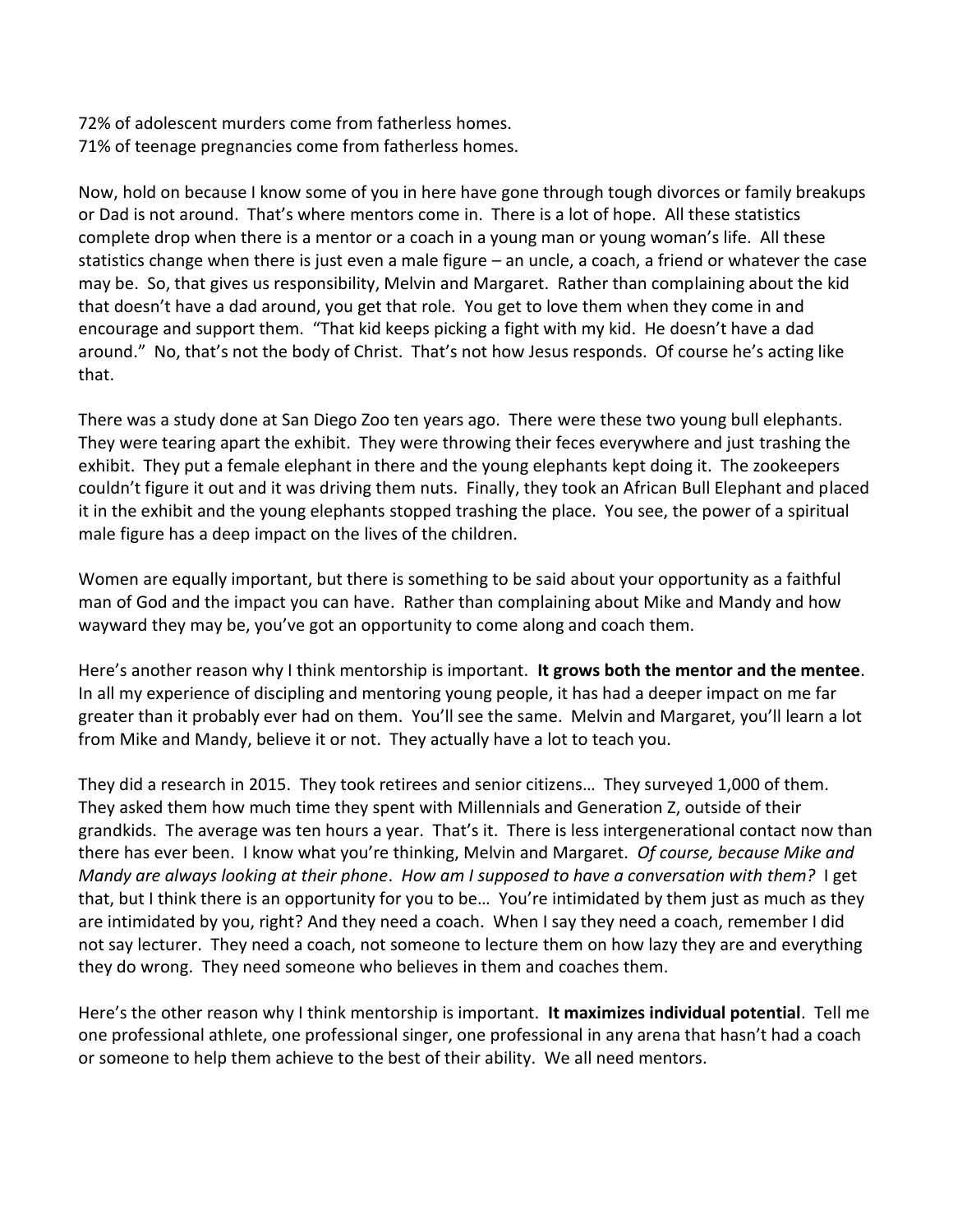I can give you my list. Keith Harrington, Inasaneg Manuka (sp), Joe White, Kyle Unruh, Don Steadman, Darrel Shemwell, John Jensen. The list goes on of mentors in my life. I'm not a product of anything Adam Donyes has done. I'm a product of mentors in my life that have been willing to sacrifice their own time and invest in my life. I can't tell you how important mentorship is.

For the last four years, Ted Cunningham has been a phenomenal mentor in my life in teaching and coaching and pastoring and everything. He has mentored me and shepherded me so well. Those of you that have been here, you couldn't stand me four years ago. Some of you still can't, but we're getting closer, right? That's a product of Ted. "Adam, speak slower." "Adam, be more sensitive." He's coaching me and I'm receiving that because I need mentorship if I want to maximize my potential.

Let's see what Deuteronomy 6 says about mentorship. As a matter of fact, this is beautiful. It's called the Great Commandment. Jesus repeats it in Mark 12: 29-31. It says this in Deuteronomy 6*. [4](http://www.studylight.org/desk/?q=de%206:4&t1=en_niv&sr=1) Hear, O Israel: The Lord our God, the Lord is one. [5](http://www.studylight.org/desk/?q=de%206:5&t1=en_niv&sr=1) Love the Lord your God with all your heart and with all your soul and with all your strength[. 6](http://www.studylight.org/desk/?q=de%206:6&t1=en_niv&sr=1) These commandments that I give you today are to be on your hearts. [7](http://www.studylight.org/desk/?q=de%206:7&t1=en_niv&sr=1) Impress them on your children. Talk about them when you sit at home and when you walk along the road, when you lie down and when you get up. [8](http://www.studylight.org/desk/?q=de%206:8&t1=en_niv&sr=1) Tie them as symbols on your hands and bind them on your foreheads. [9](http://www.studylight.org/desk/?q=de%206:9&t1=en_niv&sr=1) Write them on the doorframes of your houses and on your gates.* This idea is saying it takes a village. It wasn't just talking to parents; it was talking to the whole community of Israel. Teach your children… It wasn't just their biological children, it was the children of Israel.

I think, as a church body at Woodland Hills, we all have a responsibility to teach the younger generation, the Mike and Mandys, the Generation Z and those that are going to come after them. As older people in the church, you have so much to offer them. You have wisdom lived well. You've had a life with trials and difficult circumstances and you have so much to offer. I think the greatest travesty that you could encounter is when you get to walk into the presence of Jesus, and I know your time is shorter than most in here, but when you walk into the presence of Jesus and you had all this wisdom and everything that God taught you from a lifetime of walking faithfully with him and you never passed that on to another generation. This room just reeks with the amount of wisdom in here. There are so many people that are sitting in here that are way wiser than I'll ever be and it's because you have faithfully walked with Jesus for so many years. Pass that onto Mike and Mandy, Melvin and Margaret. Pass that onto them, spend some time with them.

Continuing on, we have to look at how serious mentorship is. It's all throughout scripture. Jethro mentored Moses. Moses mentored Joshua and the elders of Israel. Joshua mentored the remaining leaders of his army. Eli mentored Samuel. Samuel mentored Saul and David. Also, David was mentored by Nathan, who told him what he needed hear and not what he wanted to hear. As a result, we see Psalm 51, which was a repentant Psalm and it's because someone rebuked him before he got to a place of brokenness. He had a mentor help him to that place.

David mentored Solomon. Solomon mentored the Queen of Sheba. Elijah mentored Elisha. Elisha mentored Jehoash. Daniel mentored Nebuchadnezzar who was a king and then he humbled himself before God. Mordechai mentored Esther and King Artaxerxes. Naomi mentored Ruth. Pricilla and Aquilla mentored Apollos. This resulted in a much-improved ministry for Apollos.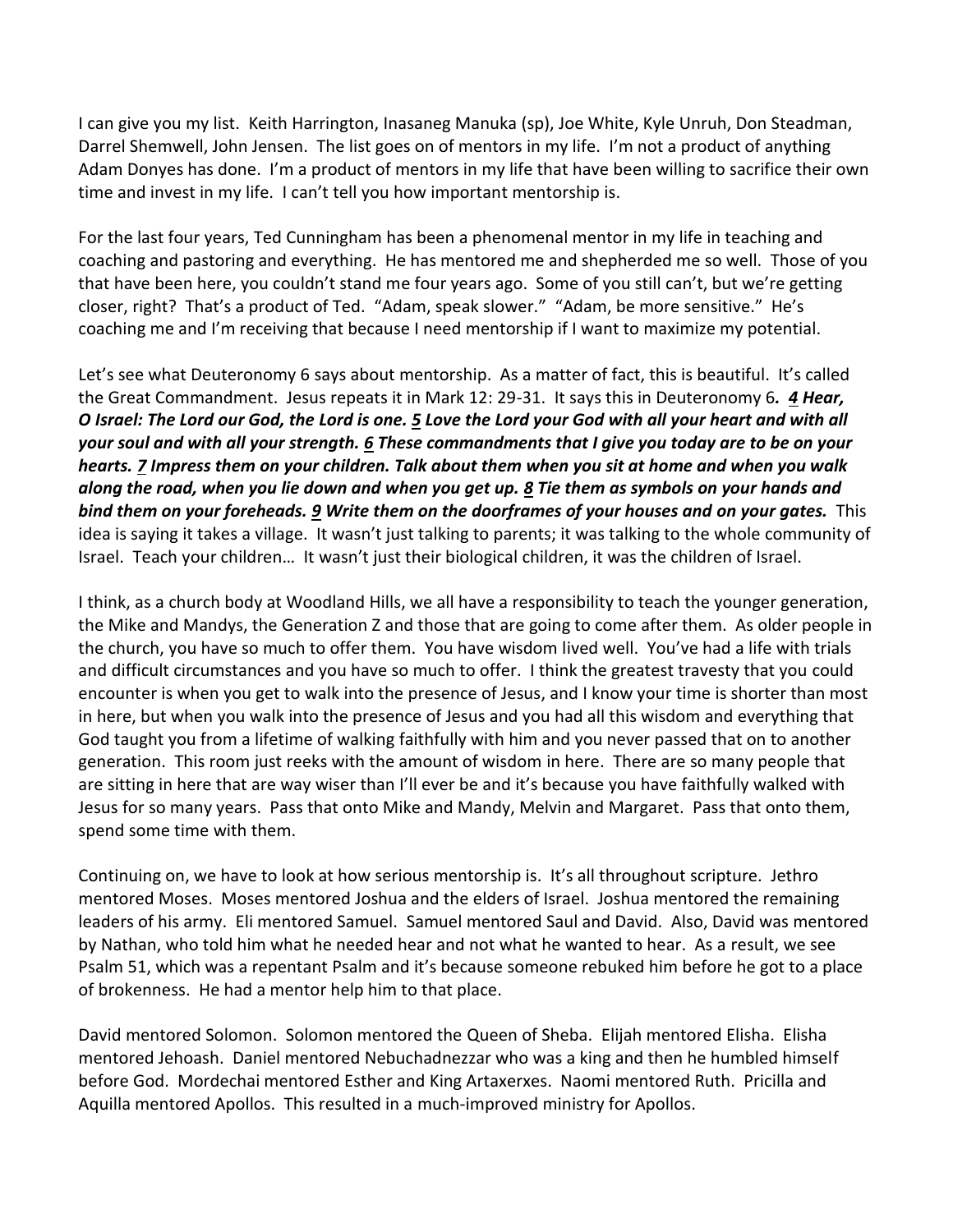It continues and look at this. Jesus mentored the 12 apostles and they mentored thousands which became millions. Paul mentored Timothy. Timothy mentored Epaphras. You see the value of mentorship. None of us are sitting here today, worshiping and praising Jesus without mentorship in somebody's life. I think it would be a travesty if we allowed mentorship to stop. It's not a gray commission; it's one of our five purposes at Woodland Hills.

According to Dr. Tim Elmore, here are **four lies that Mike and Mandy tell themselves about Melvin and Margaret.** This is what Millennials believe about the older generation that I just think are lies.

**1. "They don't understand what I'm going through**." Mike and Mandy, I would tell you they do. I would tell you that Melvin and Margaret have been through a whole lot more than you've been through in your day of technology and struggling to survive on that couch.

Mike and Mandy, I was praying for you last night to make sure you guys were all safe from the tornados and the storms and then I realized that you are in Mom and Dad's basement; you'll be fine anyways. I'm kidding. I know some of you are extremely responsible. Did you at least get a good selfie of the storm? I know there are some extremely responsible Mike and Mandys. It was a joke.

But they do understand what you are going through. They very clearly know what you're going through. They've been through it. They've been through the trials. They have the scars of life. And scars are proof that they've gotten through it. Listen to what scripture has to say about this, Mike and Mandy.

## *[3](http://www.studylight.org/desk/?q=2co%201:3&t1=en_niv&sr=1) Praise be to the God and Father of our Lord Jesus Christ, the Father of compassion and the God of all comfort, [4](http://www.studylight.org/desk/?q=2co%201:4&t1=en_niv&sr=1) who comforts us in all our troubles, so that we can comfort those in any trouble with the comfort we ourselves receive from God.* 2 Corinthians 1

Now remember, Melvin and Margaret, coach this, don't lecture this. Mike and Mandy don't want to be lectured. They've been lectured, they've been stereotyped, they've been judged. They despise that. But, if you can coach and love them through this, they're going to received it extremely well. In my own experience, when I coach through similar dumb decisions I've made, which is a lot, I've seen myself able to coach Mike and Mandy. I've seen myself able to coach Generation Z. So, that's extremely important

**2. "I'm better than they were."** I'm pretty sure, Mike and Mandy, they are called the builders and boomers for a reason. The product of everything you are enjoying is because of them; they built this for you But also, Melvin and Margaret, you've got to realize they are also a product of our own parenting, whether it be over parenting or under parenting.

I just saw an article this last week in the New York Times where New York City offers adulting classes. These are classes that Millennials are signing up for to learn how to change a tire or change the oil how the silverware goes because their parents didn't teach them. They were either too busy or uninterested or they did that all for them. So, we can sit here and point fingers at Mike and Mandy and be upset and frustrated, but that's also on us, Melvin and Margaret. That's also on how we coached them with giving them responsibility and teaching them those things.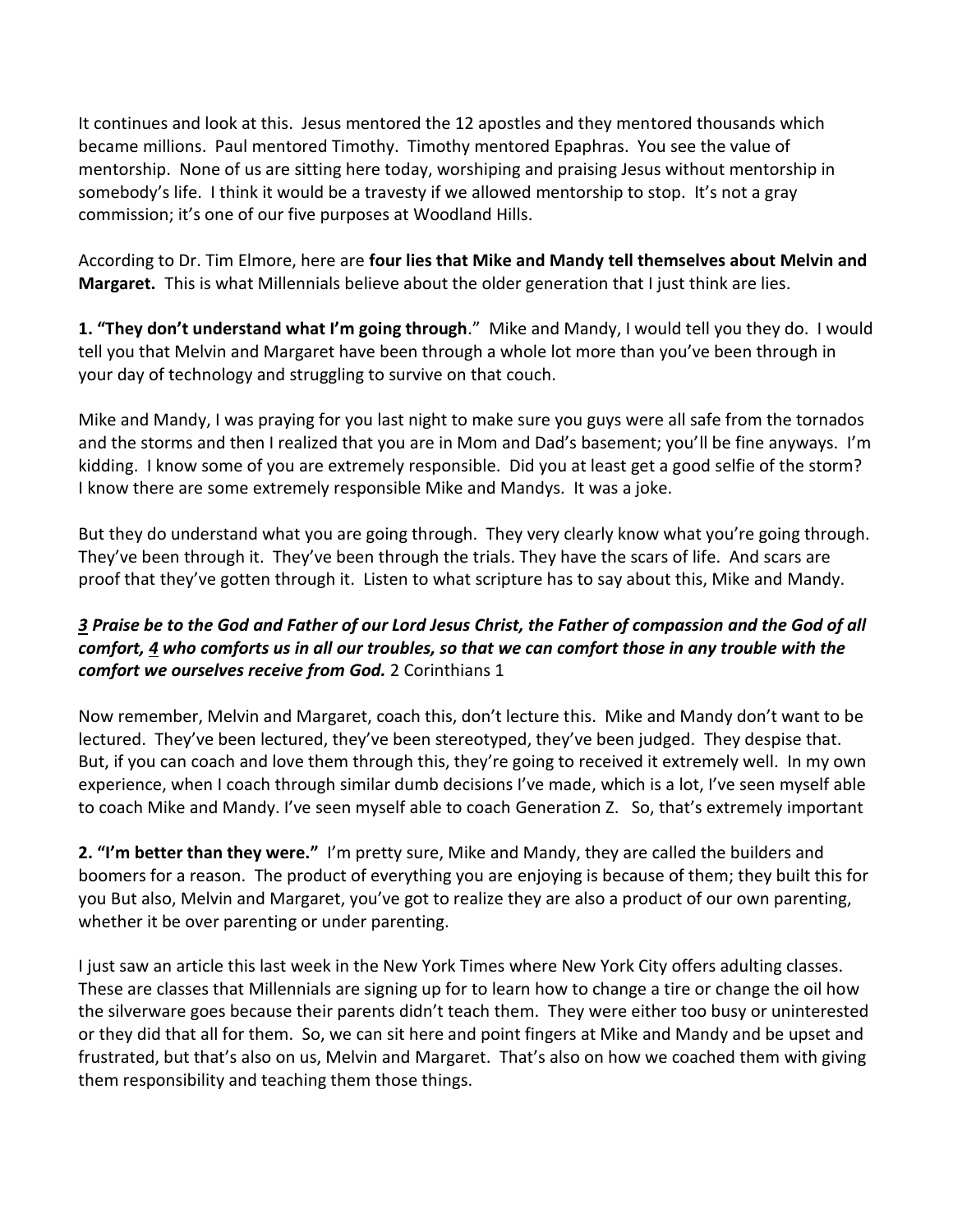So, be careful to think that you're better than Melvin and Margaret because Melvin and Margaret have done a phenomenal job giving all the freedom. As a matter of fact, it's given birth to a lot of entitlement, which I'm passionate about eradicating. One of the things I think we can eradicate is here in 1 Peter 5: 5 which says *[5](http://www.studylight.org/desk/?q=1pe%205:5&t1=en_niv&sr=1) In the same way, you who are younger, submit yourselves to your elders. All of you, clothe yourselves with humility toward one another, because, "God opposes the proud but shows favor to the humble."*

I would put this on Melvin and Margaret too. I think, believe it or not, Mike and Mandy have a lot to teach you. And not just how to scroll through Snap Chat and Instagram and everything. I actually think they have a lot… It's crazy, right? Melvin and Margaret complain about how Mike and Mandy just sit on couch and hang out at coffee shops and how they're not doing anything with their lives and how they won't by houses. You sit there and complain about Mike and Mandy until your Wi-Fi doesn't work and they fix it before you. Now they became the genius of the world, right? Be cautious of complaining about them. They have a lot to offer. But, I think this humility goes a long way. If every time Ted corrected me on a sermon or something I said or something I did, I got a defensive posture, I'm not going to maximize my potential as a communicator. I'm not going to maximize who God is wanting me to be.

God uses three things in our lives to really shape and mold us. One is his word; he speaks to us through his word. He speaks to us through prayer and his Holy Spirit. And he speaks to us through his people. So, when I hear that retirees and senior citizens spend about ten hours a year with younger generations, that breaks my heart because I think God wants to use you to speak to this younger generation. I think God wants to use you to speak truth to them, encouragement to them, provide opportunity to them, and potential will just arise from the ashes. I'm confident of that, Melvin and Margaret.

**3. "They don't want me here."** No, they want you here. They want you to be responsible with the gifts you've been given. I think if we communicate that, Melvin and Margaret, in a humble way, showing them where you have made mistakes, and we lead out with humility, Mike and Mandy would be much more receptive to the advice and coaching we have for them. I really do.

When I lead out with a Millennial or a younger generation and say, "Let me tell you some really dumb decisions I've made," they really want to hear how dumb I am. It gives them hope and lets them know that you don't get there overnight; it's a process. Discipleship and mentorship is a process and that's why I told you I think it's one of the hardest out of the five purposes we believe here at Woodland Hills. It takes time and it takes work, but all the rewards of seeing that is amazing.

I Timothy 4: 12 says this: *Don't let anyone look down on you because you are young, but set an example for the believers in speech, in conduct, in love, in faith and in purity.* Set a good example, Mike and Mandy, and I promise you that Melvin and Margaret might start flocking to you… at a slow pace, but they'll start flocking to you.

**4. "They don't need me."** Yes, we do. We all need each other. As Deuteronomy 6 eludes to, we all need each other. Younger or older generations, we all need each other and the more we get separated, the more there is no unity in the body of believers. So, I don't care if your six years old and you have a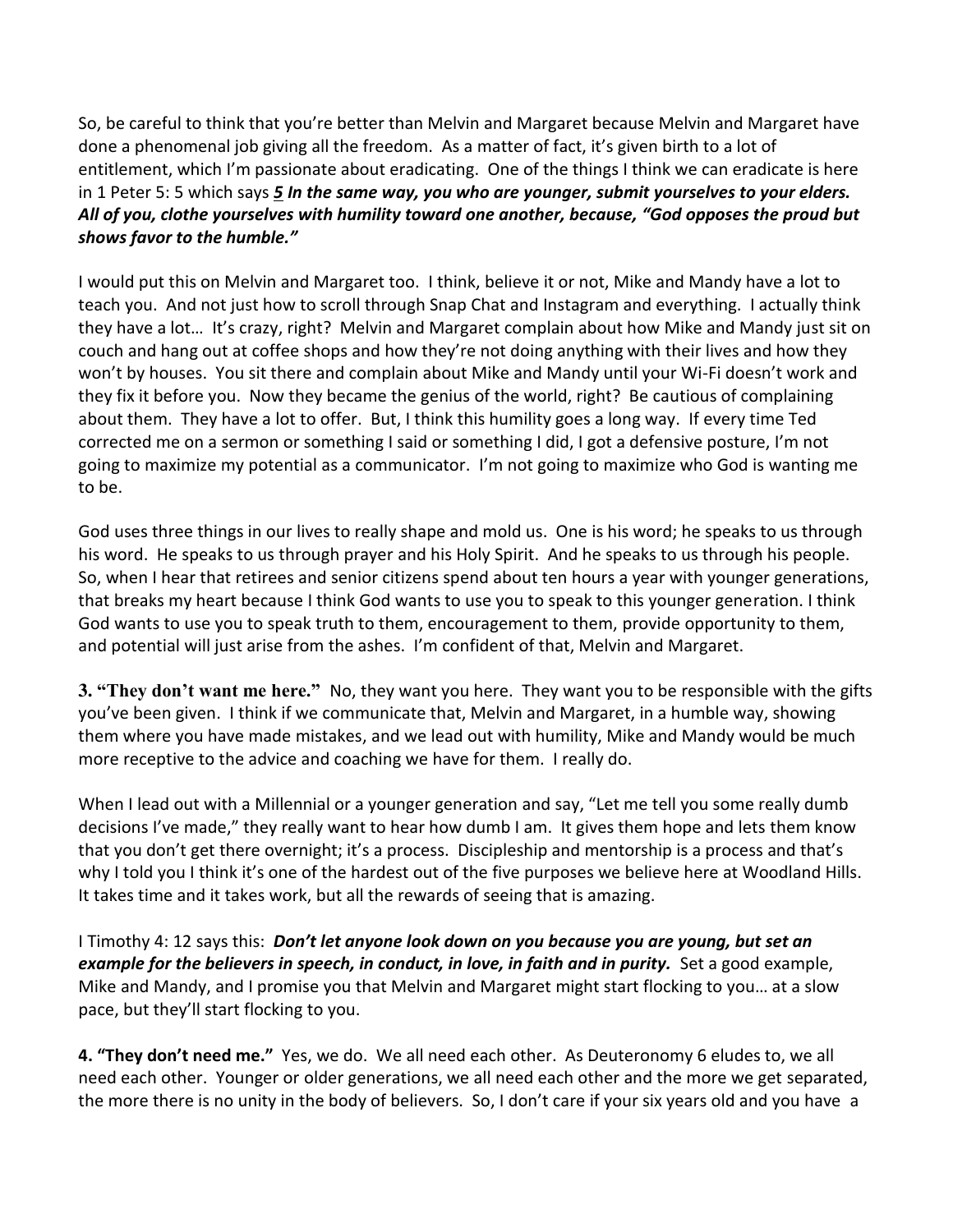personal relationship with Christ or your 80 years old, Paul and Jesus call for this unity among the body of believers. When we disassociate ourselves just because we don't know their technology or their language or what they're into and it's too intimidating for us or vice versa, that's not unity and I think there is value in unity.

Here are the four lies that Melvin and Margaret tell themselves about Mike and Mandy. These are lies your telling yourselves about the younger generation.

**1. "These young people don't care about anything but themselves."** That's not true at all. I work with a lot of Mike and Mandys. They are actually extremely passionate about social causes and the right things. They care deeply about things; they just need to be shown the opportunity on where to care about those things. I've seen a lot of people raise thousands of dollars for water wells in Africa and malaria nets and social justice causes and sex trafficking. They want to be a part of things that matter, but they don't maybe have all the administrative or business mindset that some of you would have. So, I think it's important for you to coach them.

For example, my wife and I are looking to make some big financial decision, so I met with a mentor of mine this week, John Jensen. He is just further down the road and he knows numbers and finances a whole lot better that I do. So, I just said, "Help me out, John, I need to know how to manage this." My wife met with Suzette Brawner with the same thing. We're managing this and we're seeking out mentors because we don't have it all figured out.

Mike and Mandy, even though you think you have it all figured out, I promise you that you don't. You can ask any Melvin or Margaret. It seems like the older we get, the more we realize we don't know anything. Let me show you this picture that I think is important for Melvin and Margaret. "If you want to advertise something to me, you should first know who I am." William Goodall, Student, digital native.

I think, Melvin and Margaret, when you look at this and you automatically make an assumption, you miss out on an amazing opportunity to coach this young individual and pull out all that potential. There is actually a lot of amazing potential right here. That may intimidate you, Melvin and Margaret, that may worry you, but I'm telling you that you have so much God-given wisdom and knowledge. Your life and your purpose is not done because you're nearing 80 or you're in 80s or 90s. God still has so much for you. You're holding this baton. Are you going to hand it to him or are you going to say, "He doesn't want to talk to me. All he does is talk on his technological device. He has no time for me." He will if you show him you believe in him.

**2. "Their attention span is too short to go into any deep topic."** Now, I think in some cases, that is a valid point, but that's not true at all. I've seen Mike and Mandy spend six to eight hours on a Netflix binge. They've got attention spans. It's just on Melvin and Margaret to captivate their attention with the right topics. If you strike a chord with something they are passionate about, watch what happens to their attention span. But, when you get to lecturing them, watch what happens to their attention span.

I just had a conversation with a Mike individual yesterday and it was a 45 minute conversation and he was locked in and engaged. But, I was talking about things that this individual was extremely passionate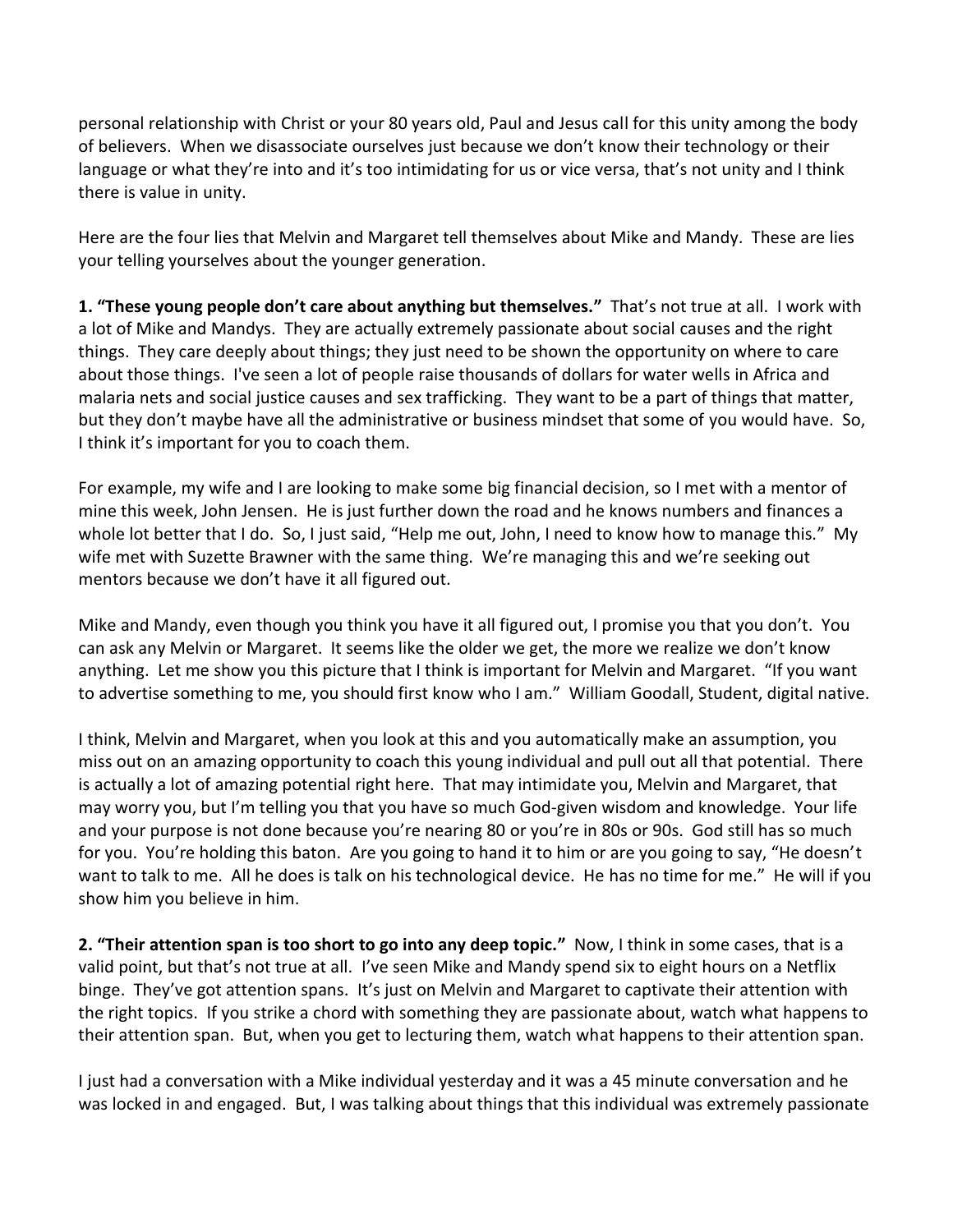about. We started talking and coaching ways he could go about what he wanted to do and how he needed to do it and the steps to get there, etc. They have great attention spans, Melvin and Margaret. It's just that the attention span is towards the right things. And if you lecture them and bore them, remember, they don't have to put up with that on YouTube or their social media apps, so they're not used to that. If you engage them with something they're passionate about, if you strike a chord with things they get excited about, watch what happens to their attention span.

**3. "They won't take risks."** Well, I think they will. I've seen young people take risks, but I think it takes encouraging and coaching from Melvin and Margaret to help them take risks. I explain it to parents all the time when I start coaching their young person. I tell them it's like riding a bike. What Mike and Mandy need from you, Melvin and Margaret, is they need you to get behind that bike when those training wheels first come off. As they start going and the seat starts wobbling and the fall over and they scrape their knee and they're ready to cry, you be like "No, no, come here. It's okay. Let's put some Neosporin on it and a bandage on it and let's talk about why you crashed. You stopped pedaling and when you don't have that motion going forward, it messes up your balance, so let's try this again. This time, don't stop pedaling."

Let's see what happens as Melvin and Marvin are behind the bike of Mike and Mandy and if they let them go, they can say, "There you go, keep it up, yes, good job. Look out there's a tree coming." And now you're coaching Mike and Mandy and they're doing things and they're taking risks because you've instilled hope in them, you've instilled belief in them. All those statistics I showed you, they all change when a Melvin and Margaret begin bestowing coaching and belief in a Mike and Mandy.

**4. "These kids don't follow our example in ethics and work ethic."** Whoa, Whoa, these kids are a product of your ethics and work ethic, of either your over or under parenting. But, I'm not here to discourage or berate any older people at all. I'm here to encourage the snot out of you. I think you have so much opportunity before you. I look up to so many of you in here. You guys have way more to offer than I do. You guys are wise and you've been through more, you've seen more, you've experienced more. I can't even tell you how much potential is in this room. The example you set will dictate that.

Last week, remember what I said with dating that it's crazy that we think young people should be excited about getting married when they see our attitude towards marriage when they come home. But, we get to change that. We get to be an example. And when you set that example for Mike and Mandy, I think the volcano is going erupt with the direction Mike and Mandy head in. I think they all need coaching.

Dr. Tim Elmore said this: *"Kids rarely listen to their elders, but they always tend to imitate them."* Melvin and Margaret, they'll imitate you. I'll tell you what I've discovered with Mike and Mandy. They are listening and watching way more than you realize. Could you imagine if we became a body of believers that got excited about mentoring and coaching young people rather than playing golf every day or collecting sea shells. I'm willing to bet that if I took a time capitol of like your bank account, but it was your time account for the year, there are time pockets in there where you could begin coaching young people.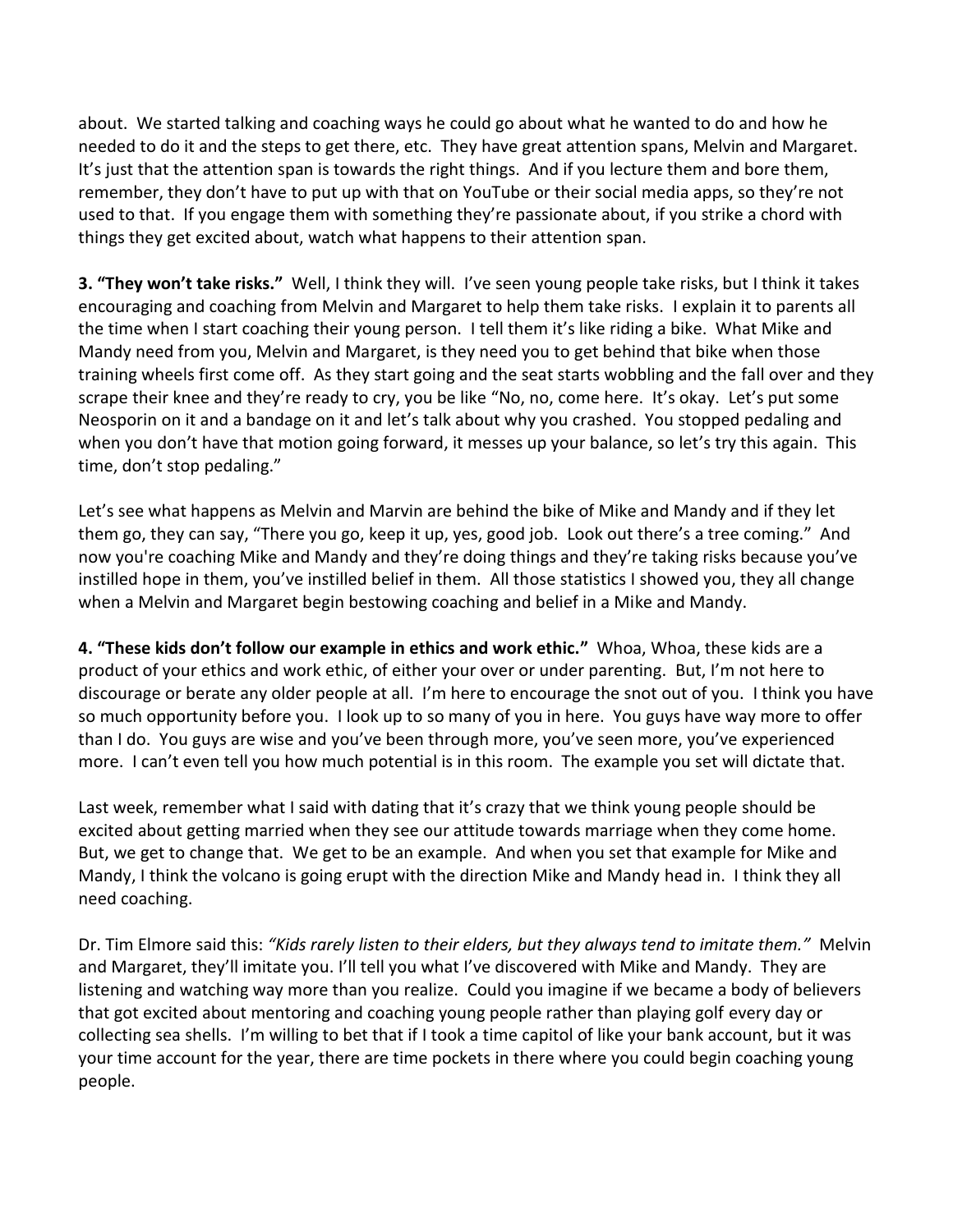Remember, Melvin and Margaret, you're going to get way more out of this than Mike and Mandy are. It's going to impact your life in ways you can't even possibly grasp or imagine. It's going to have a significant impact. Why? Because God has given you all the gifts you have, Melvin and Margaret, not to be holding them to yourself, but to pass that onto Mike and Mandy. To pass that on to all these guys that are driving us crazy… That's why God has given you that gift so you would imitate and model for them and pass onto them. I think we've got to close this intergenerational divide to be the body that Christ called us to.

## Paul says it best in 1 Corinthians 11 - *[1](http://www.studylight.org/desk/?q=1co%2011:1&t1=en_niv&sr=1) Follow my example, as I follow the example of Christ.*

One of the benefits of my mentors and my coaches is they always point me back to this. I love every mentor I mentioned up here today. If they've never had an answer… They don't always act as if they do know. Mike and Mandy see right through that, Melvin and Margaret. They see through the bologna. If they don't know an answer, every single one of them will say "Let me get back to you on that." As a mentor, all you have to do is keep pointing young people back to this.

My opinion changed… My favorite color has changed in the last ten years. The dates I like to go on, the things I like to do have changed. But this never changes. So, it's important when we give young people advice that we point them back to something that is unchanging, that's constant because they need stability; we all do. So that's why it's important when you seek out mentors or as you're mentoring, Melvin and Margaret, that you just point them back to God's word. By the way, if you don't know answers to questions, there are websites that give you great, sound, biblical answers to all that stuff. Just say, "I'll get back to you." Then you guys can talk about it and discuss.

I don't know if you remember Successories. Successories had a flash high success and then they came crashing down. Does anybody remember these? This was actually one of my favorite Successories. I actually have a smaller version of this in my house. It's a little kid standing by the lake. It says, "Priorities. A hundred years from now, it will not matter what my bank account was, the sort of house I lived in, or the kind of car I drove. But, the world may be different because I was important in the life of a child." Melvin and Margaret, the world may be different because you were important in the life of Mike and Mandy.

I was just preparing for this sermon this week and I had this thought. I don't know if it was a God glimpse or whatever; I'm not saying that at all. It was just on my heart. I thought after we wrap up this Mike and Mandy series, God would just show me a little vision of the stories that are going to come out of this service because Melvin and Margaret realized how much gifting they have to give to others, how awesome they are, how in their last lap of life, God's not done with them yet and they have so much to give Mike and Mandy.

And then like a year from now, I'm going to hear these stories from you, Melvin and Margaret, of how you've impacted the lives of Mike and Mandy and the Mike and Mandys that have turned around and started doing things we knew they could do; we just needed to tap into it.